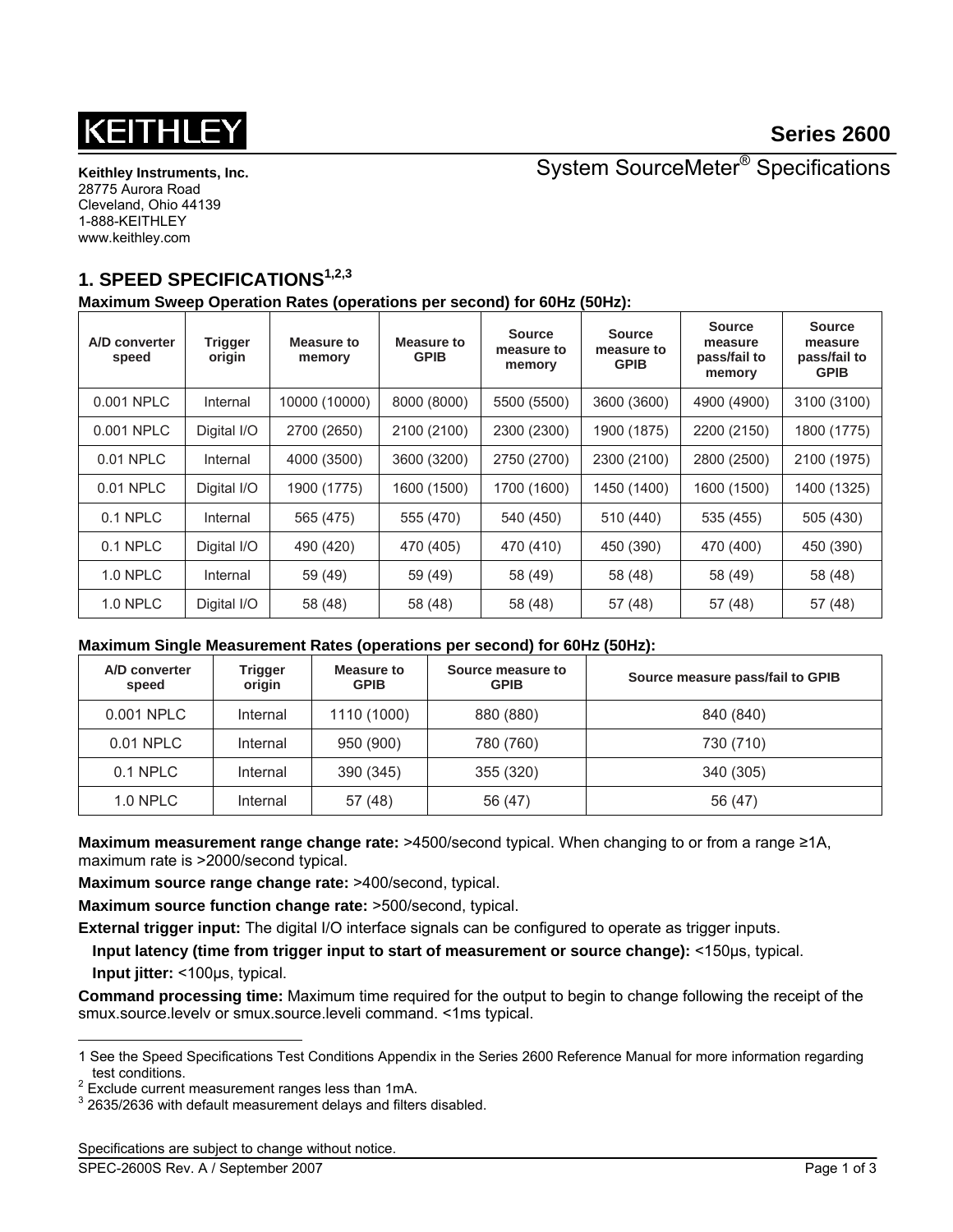# **Series 2600**



**Keithley Instruments, Inc.**  28775 Aurora Road Cleveland, Ohio 44139 1-888-KEITHLEY www.keithley.com

System SourceMeter® Specifications

### **2. SUPPLEMENTAL INFORMATION**

#### **Front Panel Interface:**

Two-line vacuum fluorescent display (VFD) with keypad and rotary knob.

#### **Display:**

- Show error messages and user-defined messages
- Display source and limit settings
- Show current and voltage measurements
- View measurements stored in non-volatile reading buffers

#### **Keypad operations:**

- Change host interface settings
- Save and restore instrument setups
- Load and run factory and user-defined test scripts (i.e., sequences) that prompt for input and send results to the display
- Store measurements into non-volatile reading buffers

#### **Programming:**

Embedded Test Script Processor (TSP) accessible from any host interface. Responds to individual instrument control commands. Responds to high-speed test scripts comprised of instrument control commands and Test Script Language (TSL) statements (e.g., branching, looping, math, etc.). Able to execute high-speed test scripts stored in memory without host intervention.

**Minimum memory available:** 3Mb (approximately 50,000 lines of TSL code).

**Test Script Builder:** Integrated development environment for building, running, and managing TSP scripts. Includes an instrument console for communicating with any TSP-enabled instrument in an interactive manner. Requires:

- VISA (NI-VISA included on CD)
- Microsoft .NET Framework (included on CD)
- Keithley I/O Layer (included on CD)
- Pentium III 800MHz or faster personal computer
- $\bullet \;$  Microsoft $^\circledast$  Windows $^\circledast$  98, NT, 2000, or XP

**Software Interface:** Direct GPIB/VISA, Read/Write with VB, VC/C++, LabVIEW, TestPoint, LabWindows/CVI, etc.